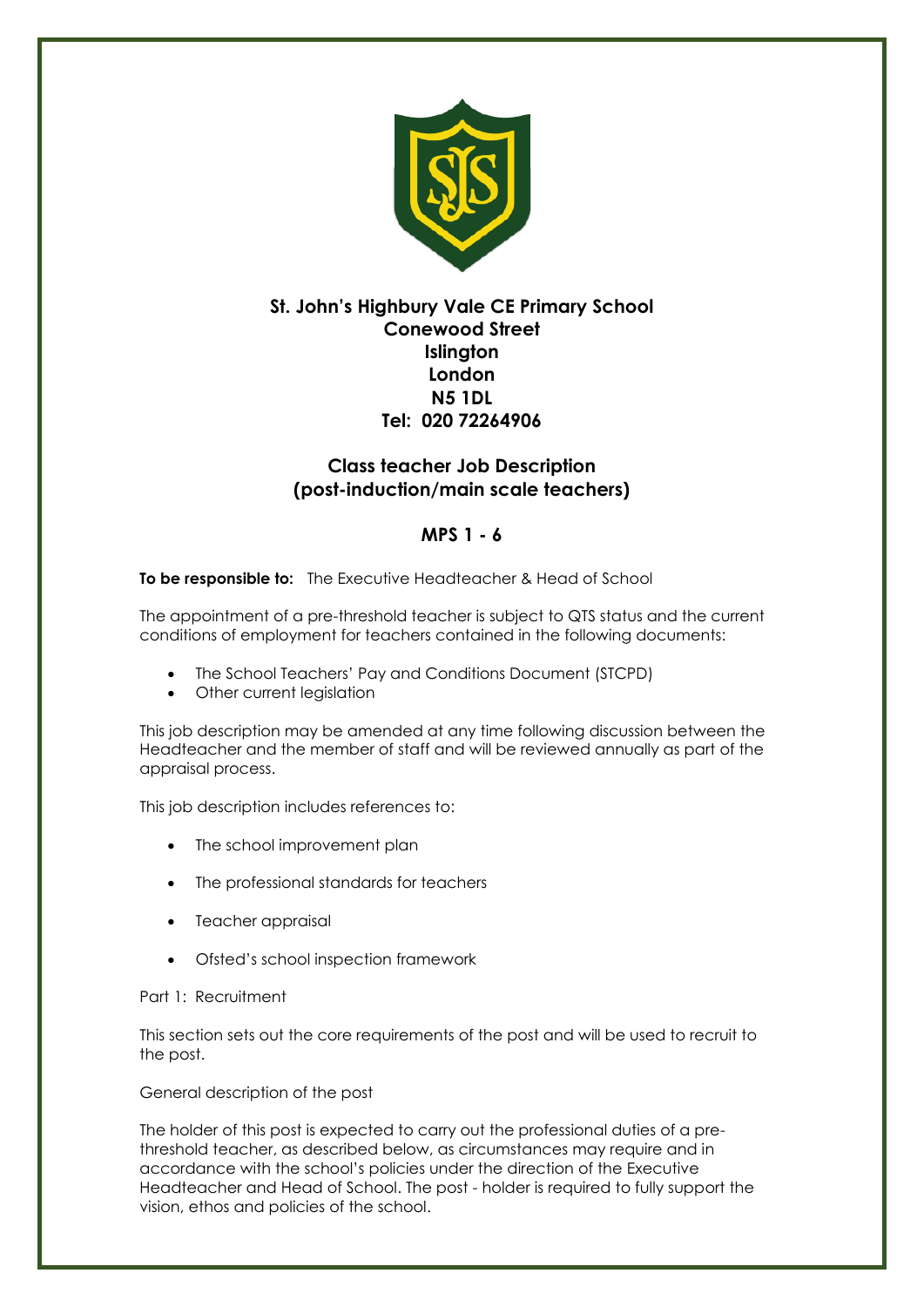The post-holder should be able to sustain the professional standards of a teacher for as identified below and carry out any task as reasonably requested by the Headteacher.

## **Values and behaviour**

Teachers make the education of their pupils their first concern, and are accountable for achieving the highest possible standards in work and conduct. Teachers act with honesty and integrity; have strong subject knowledge, keep their knowledge and skills as teachers up-to-date and are self-critical; forge positive professional relationships; and work with parents in the best interests of their pupils.

### **School Improvement Plan Priorities**

- To ensure all pupils make good or better progress in the core subjects and that variation of performance between groups of children is minimised.
- To continue to raise the quality of teaching and learning and embedding a learning culture that will enable pupils to become effective, enthusiastic, independent learners, committed to life-long learning.
- To actively contribute to the school's plans for improving the education of all pupils.

### **Personal and professional conduct**

A teacher is expected to demonstrate consistently high standards of personal and professional conduct. The following statements define the behaviour and attitudes which set the required standard for conduct throughout a teacher's career.

Teachers uphold public trust in the profession and maintain high standards of ethics and behaviour, within and outside school, by:

- treating pupils with dignity, building relationships rooted in mutual respect, and at all times observing proper boundaries appropriate to a teacher's professional position;
- having regard for the need to safeguard pupils' well-being, in accordance with statutory provisions;
- showing tolerance of and respect for the rights of others and not undermining fundamental British values, including:
	- democracy, the rule of law, individual liberty and mutual respect, and
	- tolerance of those with different faiths and beliefs;
- ensuring that personal beliefs are not expressed in ways which exploit pupils' vulnerability or might lead them to break the law.

Teachers must have proper and professional regard for the ethos, policies and practices of the school in which they teach, and maintain high standards in their own attendance and punctuality.

Teachers must have an understanding of, and always act within, the statutory frameworks which set out their professional duties and responsibilities.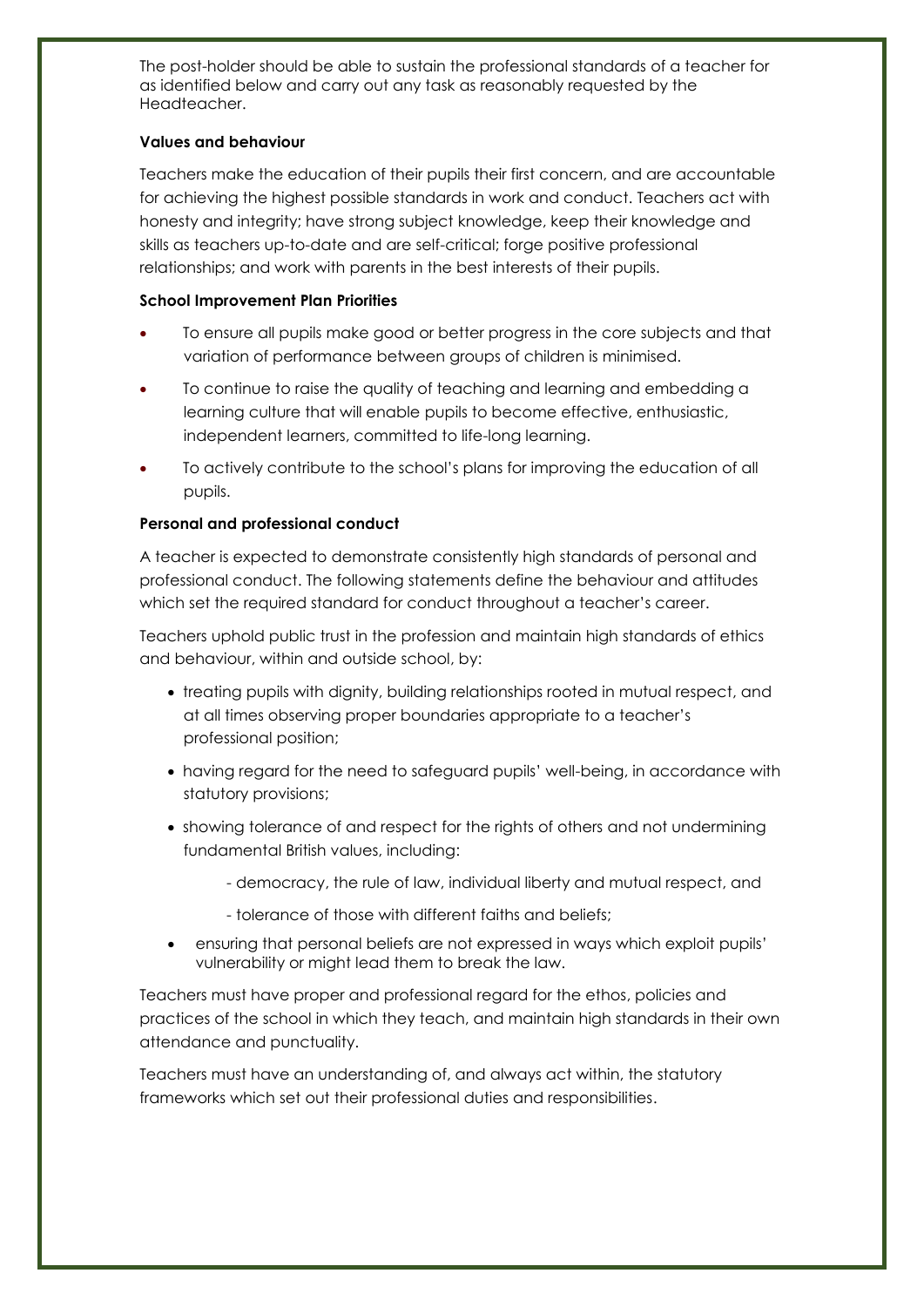#### **Responsibilities**

The post-holder is accountable to their line manager in all matters.

The appraisal process is the vehicle for determining the performance of a teacher and this assessment will directly relate to pay determination (in accordance with the school pay policy), CPD provision and career advancement (in accordance with the school CPD policy).

All appointments made, are conditional on the most recent appraisal assessment.

#### **Duties of a class teacher**

- To be responsible for the education and welfare and pupil progress of the class or group assigned to her/him and work within the parameters of all policies and guidelines agreed by the School, Local Authority and Diocese.
- To be responsible for reporting signs of child abuse or neglect and know the procedures that must be followed regarding child protection and safeguarding.
- To ensure a broad and balanced curriculum is delivered which adheres to the school's curriculum framework.
- To ensure that the curriculum offered reflects the multicultural heritage of our pupils and the wider community.
- To contribute to the formation and implementation of the National Curriculum and Religious Education within an inclusive Christian school.
- To promote curriculum continuity, consistency, balance, differentiation and progression; taking into consideration pupils' prior attainment, individual educational plans, pupils who have English as an additional language and gifted and talented pupils.
- To follow the school's assessment and recording systems and be able to use assessment data effectively to set clear targets in order to raise attainment and achievement and ensure maximum progression for all pupils.
- Collecting, analysing and reporting on pupils' views of their learning.
- To undertake responsibility for devising Individual Educational Plans for pupils with Special Educational Needs and/or disabilities and gifted and talented pupils in collaboration with the Inclusion Manager.
- To set a high standard of display of pupils' work in the classroom and shared common areas of the school.
- Helping colleagues to create a stimulating learning environment for teaching and learning.
- Using own practice as an example of good teaching.
- Evaluating their own teaching critically to improve effectiveness.
- Managing effectively additional adults in the classroom to promote effective learning for all pupils,
- To promote and facilitate parental involvement in the learning and teaching through a shared school/home approach.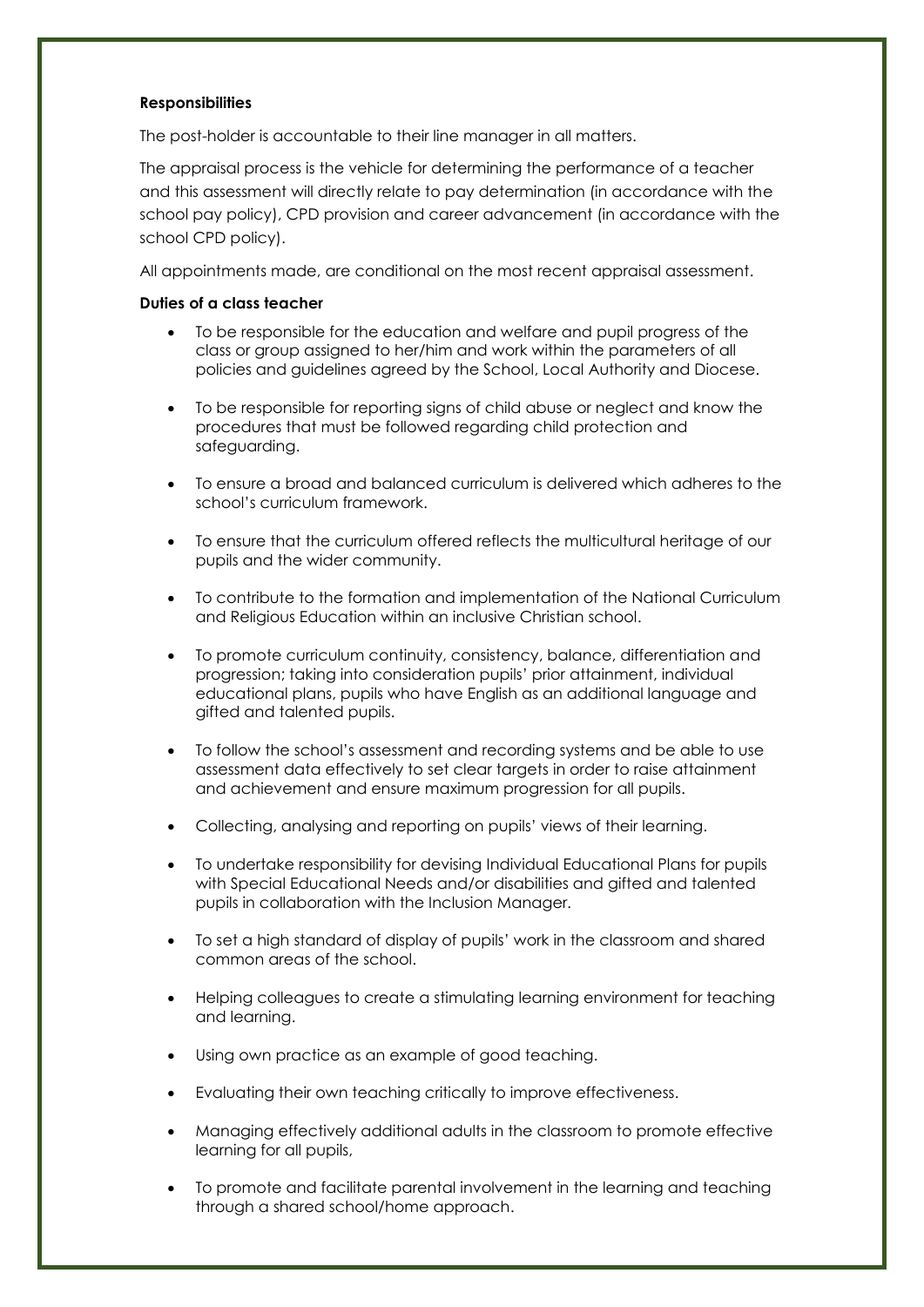- To work as part of a team within the school.
- To participate in the corporate life of the school.
- Share the responsibility of implementing and promoting the School's Equal Opportunity Scheme.
- To be aware of the need for ongoing professional development and to undertake regular in-service training, including taking responsibility for own training needs.
- Enabling all teachers to achieve expertise in planning for and teaching through example, support and by leading or providing high quality professional development opportunities.
- Make every effort to foster good relationships with all children, parents, Governors and staff.
- To carry out any task as reasonably requested by the Headteacher.

#### **1. Pupil Achievement and Standards**

#### **Standards**

#### **Promotes good progress and outcomes by pupils**

- Is accountable for pupils' attainment, progress and outcomes.
- Plans teaching to build on pupils' capabilities and prior knowledge.
- Guides pupils to reflect on the progress they have made and their emerging needs.
- Demonstrates knowledge and understanding of how pupils learn and how this impacts on teaching.
- Encourages pupils to take a responsible and conscientious attitude to their own work and study. (2)

#### **Adapts teaching to respond to the strengths and needs of all pupils**

- Knows when and how to differentiate appropriately, using approaches which enable pupils to be taught effectively.
- Has a secure understanding of how a range of factors can inhibit pupils' ability to learn, and how best to overcome these.
- Demonstrates an awareness of the physical, social and intellectual development of children, and know how to adapt teaching to support pupils' education at different stages of development.
- Has a clear understanding of the needs of all pupils, including those with special educational needs; those of high ability; those with English as an additional language; those with disabilities; and be able to use and evaluate distinctive teaching approaches to engage and support them. (5)

#### **Makes accurate and productive use of assessment**

- Knows and understand how to assess the relevant subject and curriculum areas, including statutory assessment requirements.
- Makes use of formative and summative assessment to secure pupils' progress.
- Uses relevant data to monitor progress, set targets, and plan subsequent lessons.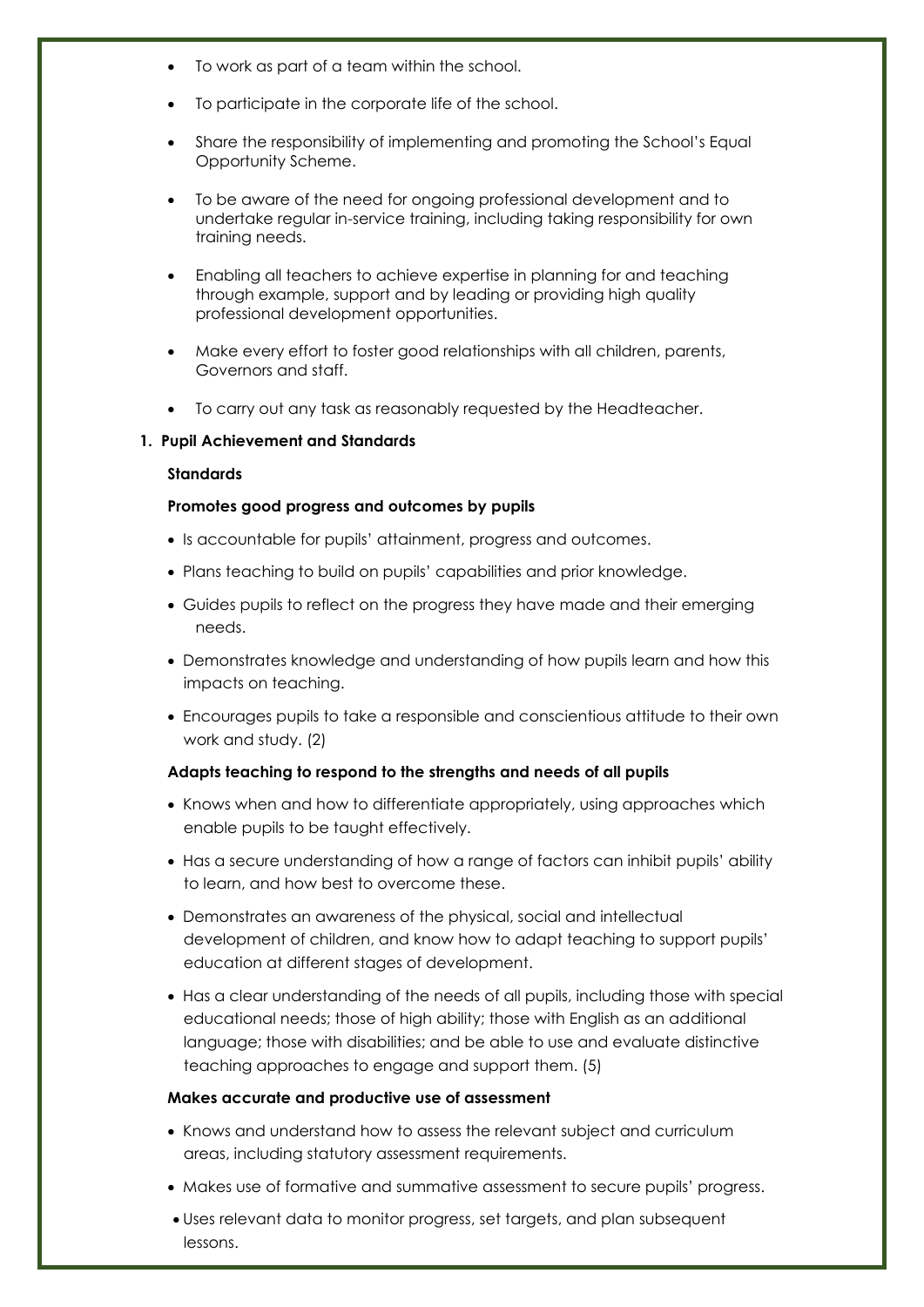Gives pupils regular feedback, both orally and through accurate marking, and encourage pupils to respond to the feedback. (6)

### **Performance Expectations**

- Works with the whole school to ensure that pupils have a conscientious attitude towards learning and work hard at all times.
- Attends termly pupil progress meetings and is able to talk accurately and in detail about each pupil's progress.
- Is a leading teacher in the team for understanding the learning needs of a wide range of learners including those with SEN, those of high ability, those with FAL and those with disabilities.
- Works in collaboration with the Inclusion Manager and outside agencies to ensure the needs of all pupils are met.
- Takes responsibility for delivering individual educational plans for pupils with Special educational needs and or disabilities and gifted and talented pupils in collaboration with the Inclusion Manager.
- Consistently makes secure and accurate assessments of pupils' competencies and progress.
- Is highly effective in using assessment in lessons.
- Is an effective teacher in providing feedback to pupils and giving them opportunities to respond to the feedback.
- Ensures all pupils taught know their own capabilities and can track their own progress through effective feedback both oral and written. (for example: Next step marking and target cards.)

# **2. The quality of provision**

# **Standards**

# **Demonstrates good subject and curriculum knowledge**

- Has a secure knowledge of the relevant subject(s) and curriculum areas, foster and maintain pupils' interest in the subject, and address misunderstandings.
- Demonstrates a critical understanding of developments in the subject and curriculum areas, and promote the value of scholarship.
- Demonstrates an understanding of and take responsibility for promoting high standards of literacy, articulacy and the correct use of standard English, whatever the teacher's specialist subject.
- If teaching early reading, demonstrates a clear understanding of systematic synthetic phonics.
- If teaching early mathematics, demonstrates a clear understanding of appropriate teaching strategies. (3)

# **Plans and teaches well-structured lessons**

- Imparts knowledge and develop understanding through effective use of lesson time.
- Promotes a love of learning and children's intellectual curiosity.
- Sets homework and plan other out-of-class activities to consolidate and extend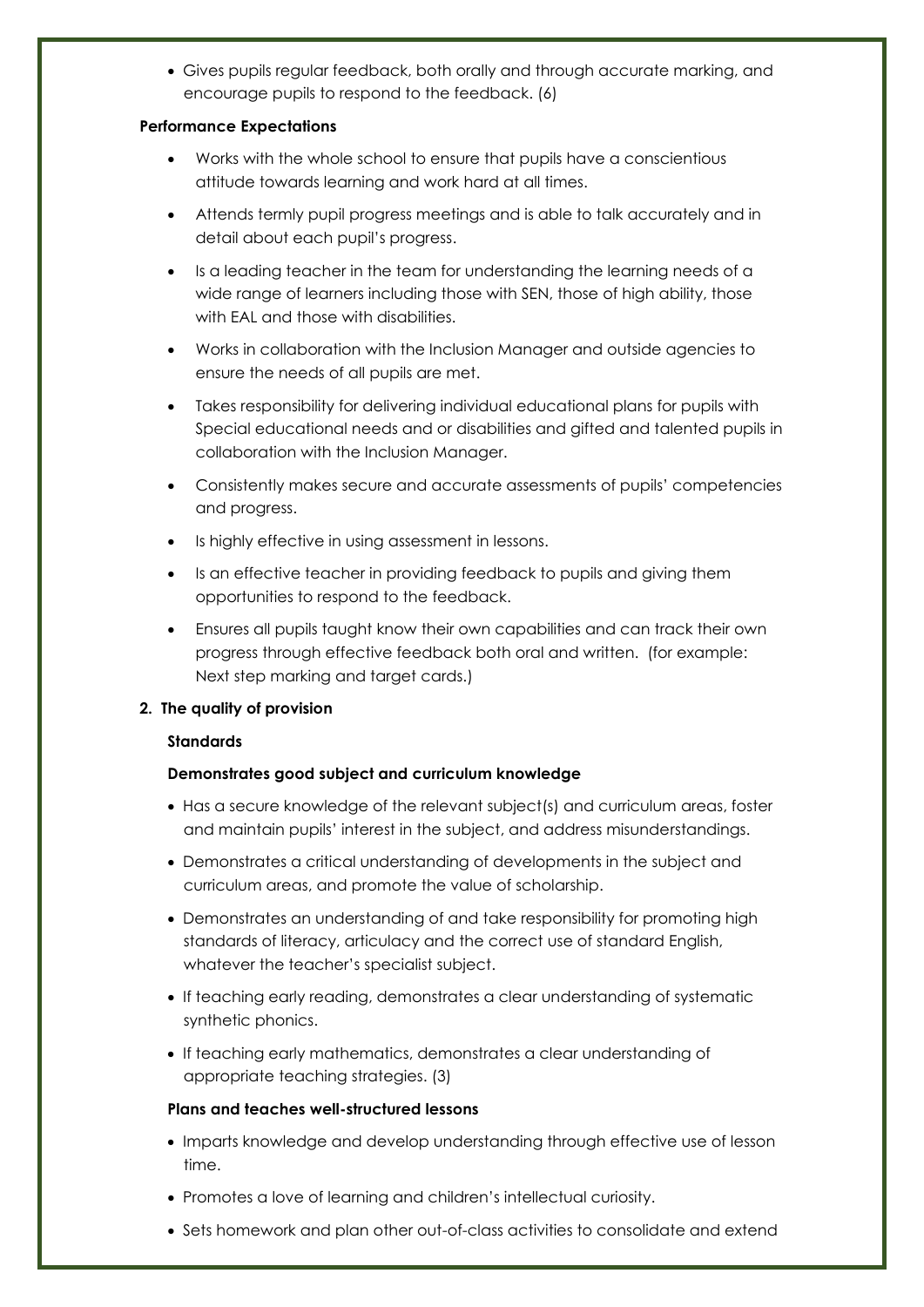the knowledge and understanding pupils have acquired.

- Reflects systematically on the effectiveness of lessons and approaches to teaching.
- Contributes to the design and provision of an engaging curriculum within the relevant subject area(s). (4)

## **Performance Expectations**

- Is a source of updating pupils knowledge as well as supporting others in the way to update knowledge
- Supports others in developing ways to encourage pupils to appreciate and be interested and engaged in their learning.
- Prepares and delivers consistently good and outstanding lessons.
- Implements targets for improvement following observations and pupil progress meetings, into the teaching and learning in the classroom.
- Is a role model for teachers in promoting pupils' love of learning and their intellectual curiosity.
- Sets homework that is stimulating and fosters learning outside the classroom by incorporating innovative approaches
- Provides a curriculum that is challenging and stimulating, allowing opportunities for independent learning.
- Differentiates the curriculum effectively to reach the needs of children with EAL and complex learning needs who may require a multi-sensory curriculum.
- Provides expertise and suggestions for improvement of the curriculum and is a leader of learning of a given subject area as directed by the Headteacher.

# **3. Behaviour and safety of pupils**

# **Standards**

# **Sets high expectations which inspire, motivate and challenge pupils**

- Establishes a safe and stimulating environment for pupils, rooted in mutual respect.
- Sets goals that stretch and challenge pupils of all backgrounds, abilities and dispositions.
- Demonstrates consistently the positive attitudes, values and behaviour which are expected of pupils. (1)

# **Manages behaviour effectively to ensure a good and safe learning environment**

- Has clear rules and routines for behaviour in classrooms, and take responsibility for promoting good and courteous behaviour both in classrooms and around the school, in accordance with the school's behaviour policy.
- Has high expectations of behaviour, and establish a framework for discipline with a range of strategies, using praise, sanctions and rewards consistently and fairly.
- Manages classes effectively, using approaches which are appropriate to pupils' needs in order to involve and motivate them.
- Maintains good relationships with pupils, exercise appropriate authority, and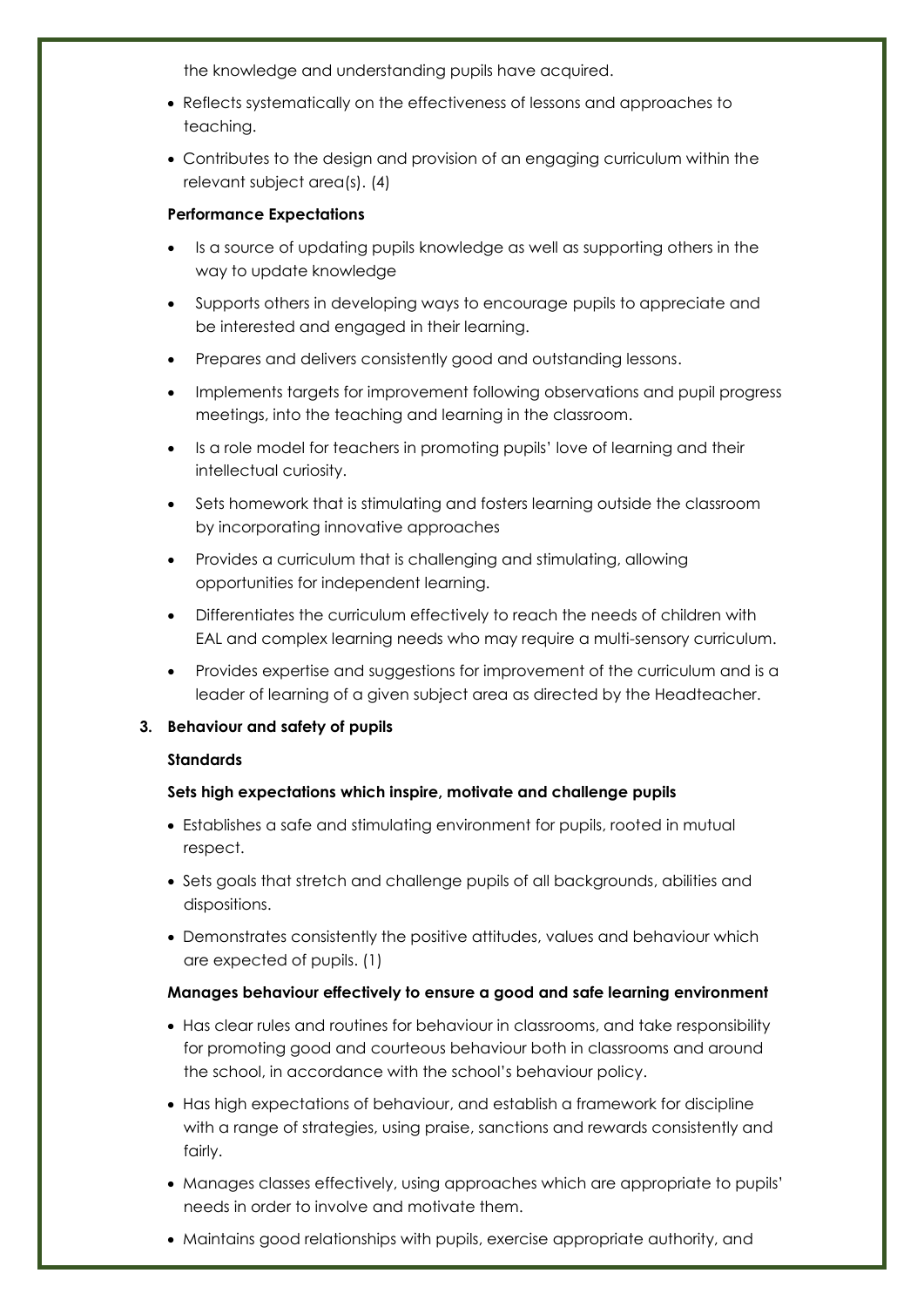act decisively when necessary. (7)

#### **Performance Expectations**

- Provides a stimulating learning environment through excellent, interactive classroom display.
- Adheres to the school's positive behaviour policy.
- For children with emotional behaviour difficulties; to adhere to the pupil's personalised behaviour management programme.
- Is a role model for adopting high expectations for all classes and groups.
- Supports colleagues in having high standards of professionalism and to support the team in being clear about the quality and standards they want to be known for.

### **4. Leadership and Management**

#### **Standards**

#### **Fulfils wider professional responsibilities**

- Makes a positive contribution to the wider life and ethos of the school.
- Develops effective professional relationships with colleagues, knowing how and when to draw on advice and specialist support.
- Deploys support staff effectively.
- Takes responsibility for improving teaching through appropriate professional development, responding to advice and feedback from colleagues communicates effectively with parents with regard to pupils' achievements and well-being. (8)

#### **Performance Expectations**

- Is a lead teacher in partnership work with other colleagues, within the school and outside as directed by the Headteacher
- Actively seeks ways to engage outside agencies in the learning and teaching process to enhance learning opportunities for pupils.
- Acts as a source of advice in ways to make the very best use of support in school to develop and improve practice.
- Is a lead teacher in working effectively with parents.
- Supports others in working effectively with families.

#### **In addition to the specific duties above, the class teacher will:**

- Carry out any task as reasonably requested by the Headteacher.
- Committed to working within a Church of England School and within the framework and guidance given by the Local Authority and the London Diocesan Board of Education.
- To have responsibility for the development of a curriculum area or whole school focus as directed by the Executive Headteacher/Head of School.